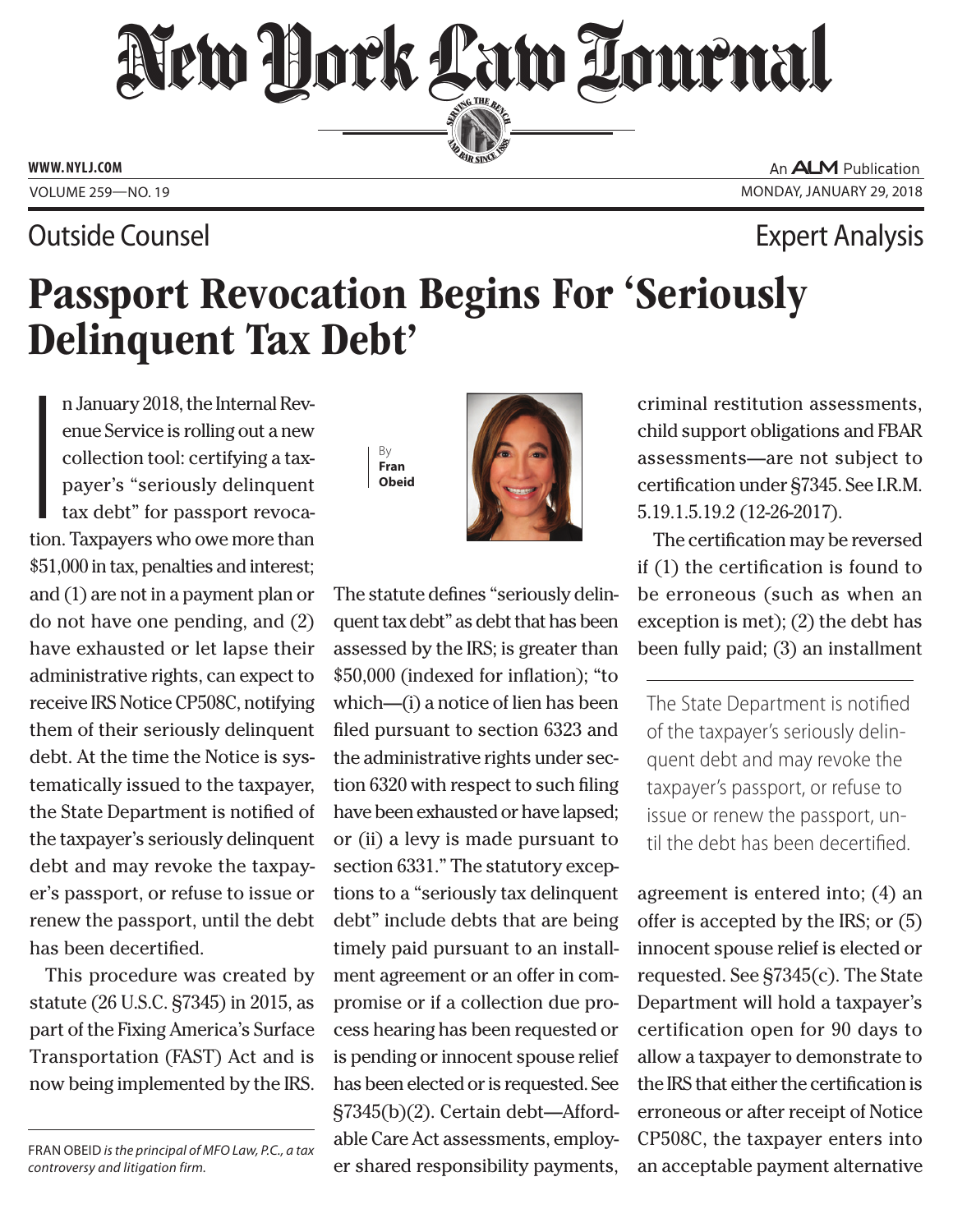with the IRS. See I.R.M. 5.19.1.5.19.8 (12-26-2017).

#### **Discretionary Certification Exclusions by the IRS**

Late last year, the IRS issued guidance as to certain categories of tax debt it will exclude from certification even if the debt would otherwise be considered "seriously delinquent tax debt." The exclusions include: debt that is determined to be currently not collectible due to hardship; debt resulting from identity theft; taxpayers that are in a disaster zone; tax debt that is the subject of a bankruptcy proceeding; debt of a deceased taxpayer; debt that is included in a pending offer in compromise; and debt that is included in a pending installment agreement. See I.R.M. 5.19.1.5.19.4 (12-26-2017). Pending OICs and installment agreements will only be excluded if they are legitimate and are not made to delay collection. Additionally, the IRS will postpone certification of a seriously delinquent tax debt for taxpayers who are serving in a combat zone. 26 U.S.C. §7508(a)(3).

#### **Reversal of Certification by the IRS and Expedited Decertification**

The IRS will "systematically" notify the State Department within 30 days if a taxpayer's previously certified debt is fully satisfied, becomes legally unenforceable, or ceases to be a seriously delinquent tax debt

because the taxpayer has entered into an approved installment agreement; is paying the debt in a timely matter as a part of an accepted offer in compromise or settlement with the Department of Justice; or collection has been suspended due to a timely requested or pending collection due process hearing pursuant to 26 U.S.C. §6330. See I.R.M. 5.19.1.5.19.9 (12-26-2017). Upon receipt, the State Department shall remove the certification from the taxpayer's record. See 22 U.S.C. §2714a(g); Chief Counsel Notice 2018-1 (01/12/2018). A pending equivalent hearing—a hearing that is requested after the 30-day statutory time limit but before a year has lapsed—will not protect a taxpayer from having his/her tax debt certified as seriously delinquent and subject to passport revocation. See I.R.M. 5.19.1.5.19.2 (12-26-2017). Nor will a certification be reversed because a taxpayer pays a portion of the debt down below the \$51,000 threshold. See I.R.M. 5.19.1.5.19.9 (12-26-2017).

The IRS will decertify a tax debt when a discretionary exclusion is met, such as if the certified taxpayer files for bankruptcy; enters a combat zone; is determined to be currently not collectible; or there is an adjustment to the account that reduces the certification amount below the threshold, such as in the case of penalty abatement based on reasonable cause. However, penalty abatement that occurs as a result of the First Time Abatement Rule will *not* result in decertification once the taxpayer has been certified even if the abatement brings the debt down below the threshold amount (now \$51,000). See I.R.M. 5.19.1.5.19.9 (12- 26-2017). The IRS will also decertify the debt if requested to do so by the State Department. Additionally, 22 U.S.C. §2714(a)(e)(B) allows the State Department to issue a passport or not revoke a passport in "emergency circumstances or for humanitarian reasons." The State Department may also issue a limited passport that provides for return travel only to the United States. Id. However, "this [action by the State Department] does not affect the taxpayer's certification as a seriously delinquent taxpayer or reverse[s] their certification." See I.R.M. 5.19.1.5.19.8 (12-26-2017).

In the case of an erroneous certification, such as when the taxpayer is in a combat zone and the IRS was unaware of it or there is an approved installment agreement, the IRS will notify the State Department "as soon as practicable." See I.R.M. 5.19.1.5.19.9 (12-26-2017).

A taxpayer may request expedited decertification if they are eligible for decertification and (1) have foreign travel scheduled 45 days or less or live abroad; and (2) have a pending application for a